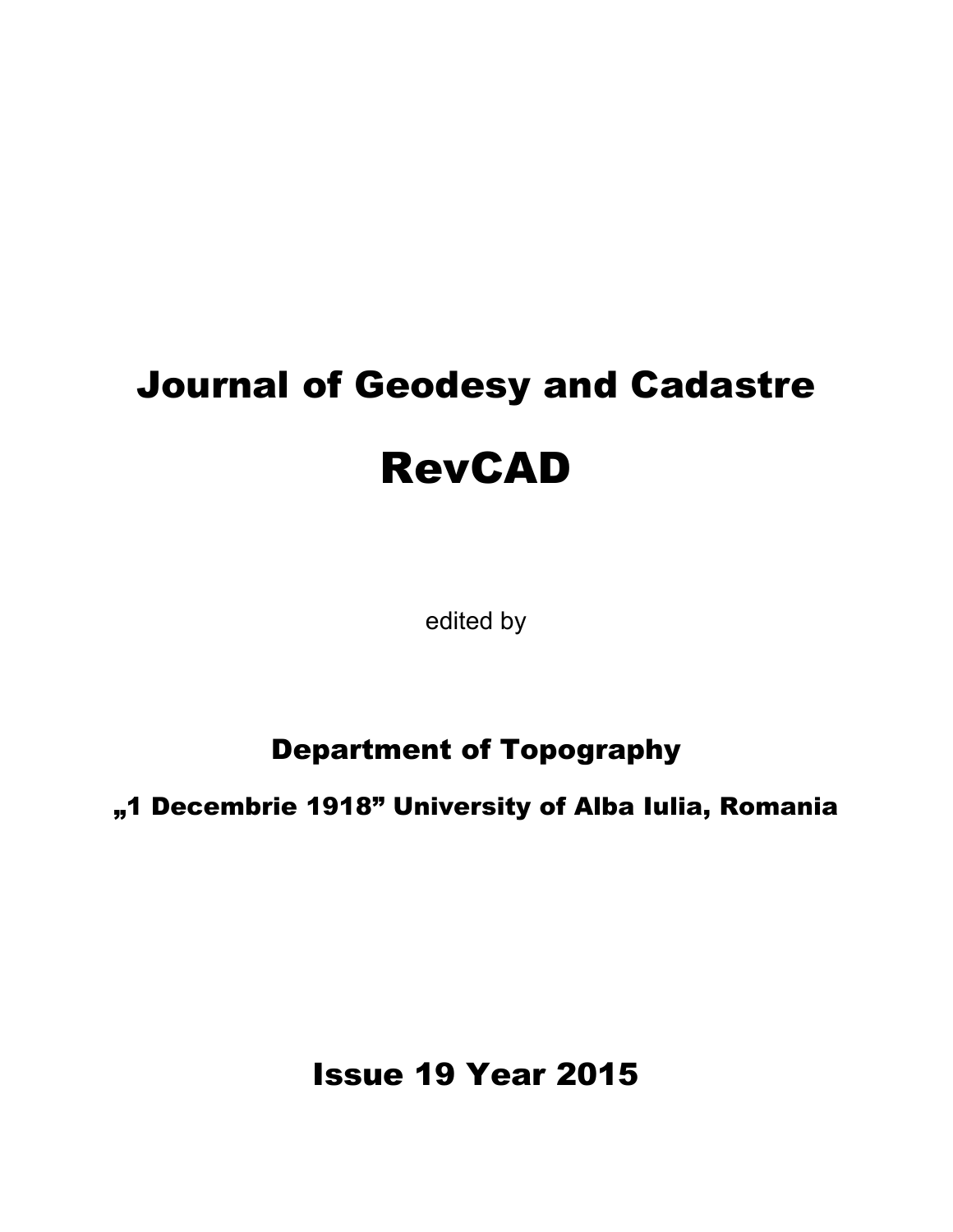The responsibility for content of the published paperworks exclusively belongs to the authors. The Review Board's role is to get fit and to verify the accuracy of facts included in these paperworks.

All paperworks published in RevCAD Issue 19/2015 were presented at the GEOMAT 2015 Scientific Conference With International Participation, Technical University "Gheorghe Asachi" Iasi, Romania, and have been selected for publication by the Scientific Committee.

The Journal is registered in the International Database Index Copernicus.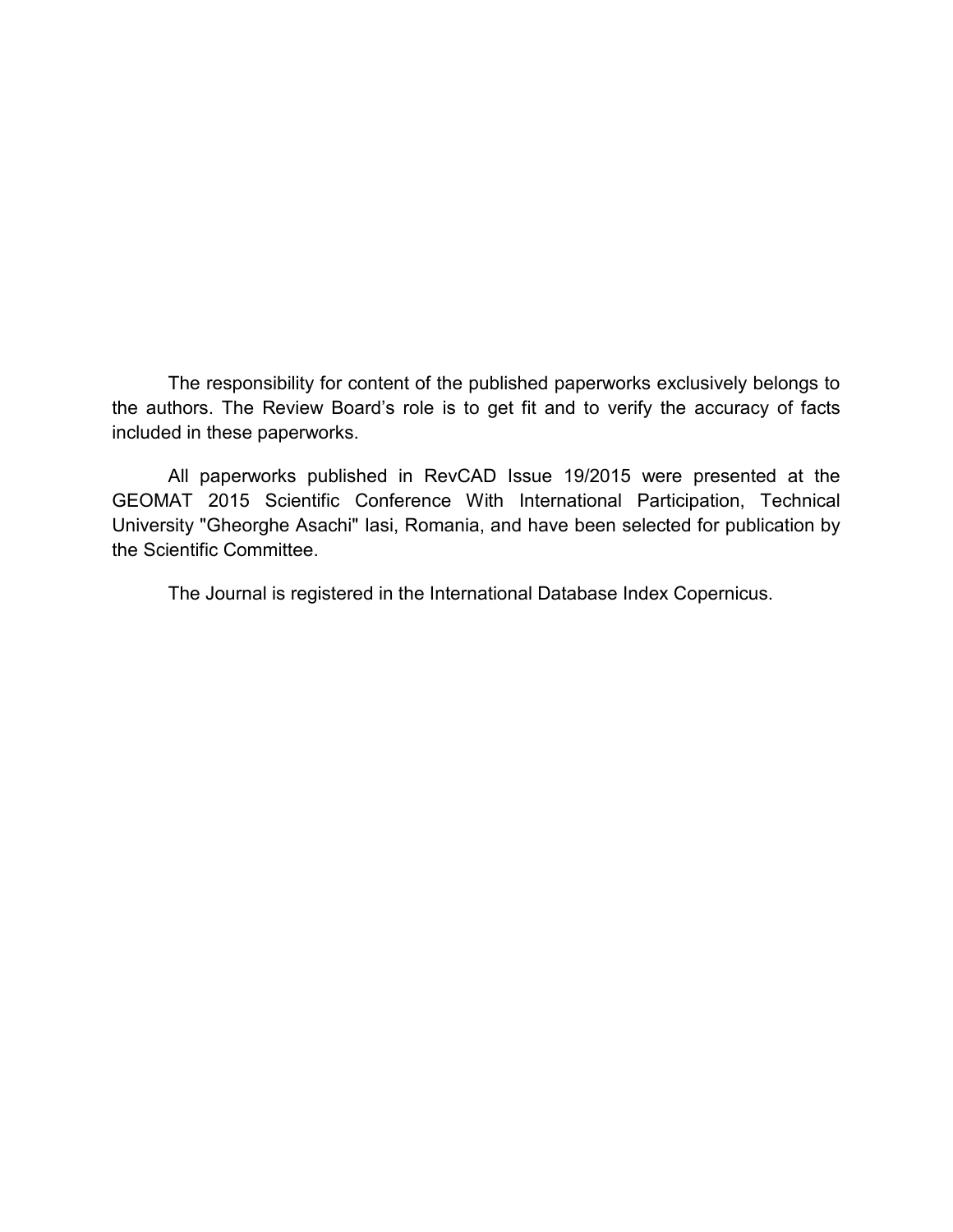## **CONTENTS**

| I. Geodesy and Cartography                                                                                                                                                                            |                |
|-------------------------------------------------------------------------------------------------------------------------------------------------------------------------------------------------------|----------------|
| <b>CHIRIAC Vasile, VLASENCO Ana</b><br>THE STUDY OF OBLIQUE MERCATOR PROJECTION FOR LARGE SCALE MAPPING<br>OF THE TERRITORY OF THE REPUBLIC OF MOLDOVA                                                | $\overline{7}$ |
| LOGHIN Ana-Maria, ONIGA Valeria Ersilia<br>THE THREE-DIMENSIONAL GEODETIC NETWORKS ADJUSTEMENT AUTOMATION<br><b>USING MATLAB</b>                                                                      | 15             |
| <b>NISTOR Sorin, BUDA Aurelian Stelian</b><br>MODELLING THE NOISE IN GPS COORDINATE TIME SERIES                                                                                                       | 23             |
| <b>TSAKIRI Maria, PAGOUNIS Vasilios, ZACHARIS Vangelis</b><br>PROCEDURE FOR GNSS EQUIPMENT VERIFICATION IN STATIC POSITIONING                                                                         | 31             |
| <b>II. Engineering Geodetic Measurements</b>                                                                                                                                                          |                |
| CHIRILĂ Constantin, CĂSĂNDRESCU Ioana Andrada<br>STUDY ON APPLICATION OF MICROTRILATERATION GEODETIC NETWORK FOR<br>MONITORING OF HYDROTECHNICAL CONSTRUCTIONS                                        | 41             |
| FARCAS Raluca, DIMA Nicolae, NAS Sanda, PORUTIU Andra<br>CONSIDERATIONS REGARDING THE STABILITY OF TOPOGRAPHIC LANDMARKS<br>PLACED ON A SALT PROBES FIELD                                             | 49             |
| ONOSE Dumitru, SĂLĂGEAN Tudor, ORTELECAN Mircea, FARCAȘ Raluca, SAVU<br>Adrian, COSARCĂ Constantin<br>ASPECTS REGARDING THE SUBSIDENCE PARAMETERS MONITORING IN<br><b>CONDITIONS OF SALT DEPOSITS</b> | 55             |
| RĂDULESCU Andreea Carmen, VINTILĂ Cătălin Ionut, DRAGOMIR Petre Iuliu<br>INTEGRATION OF SURFACE AND UNDERGROUND UTILITY NETWORK<br><b>SURVEYING TECHNOLOGIES</b>                                      | 63             |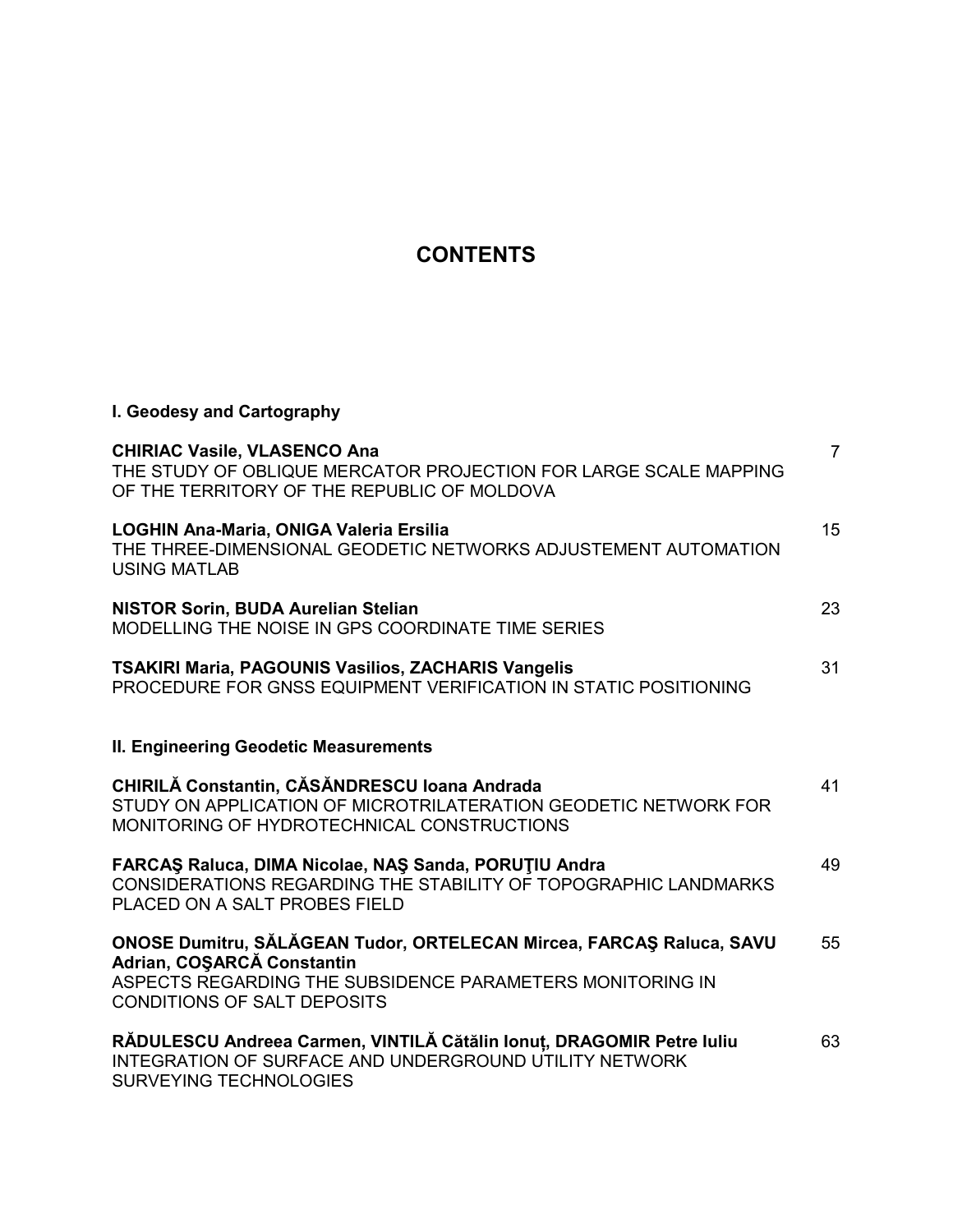| SAVU Adrian, COŞARCĂ Constantin, DIDULESCU Caius, SĂRĂCIN Aurel,<br>SĂLĂGEAN Tudor<br><b>MAKING DATA BANK FOR OPERATING TUNNELS</b>                                           | 71  |
|-------------------------------------------------------------------------------------------------------------------------------------------------------------------------------|-----|
| SUBA Norbert-Szabolcs, SUBA Stefan<br>ENGINEERING ACTIVITIES REGARDING THE STARTUP OF A METALLIC BRIDGE<br>OVER THE CRISUL REPEDE RIVER                                       | 79  |
| VINTILĂ Cătălin Ionuț, RĂDULESCU Andreea, DRAGOMIR Petre Iuliu<br>MONITORING TECHNOLOGIES OF DYNAMIC PHENOMENA OF "BUCHAREST ONE"<br><b>TOWER</b>                             | 85  |
| III. Photogrammetry and Remote Sensing                                                                                                                                        |     |
| BADEA Dragos, DUMITRU Paul, BADESCU Octavian, VASILCA Doina<br>OIL SPILL DETECTION USING RADAR                                                                                | 95  |
| BUTNARIU Daniel, ONIGA Valeria Ersilia, STATESCU Florian<br>A NEW EXPEDITIOUS METHOD FOR BUILDINGS 3D MODELS CREATION                                                         | 103 |
| <b>CANTEMIR Adriana, VISAN Alexandru Nicolae, PARVULESCU Nicoleta, DOGARU</b><br><b>Margarita</b>                                                                             | 113 |
| THE USE OF LIDAR DATA IN THE PROCESS OF TOPOGRAPHIC MAPS UPDATING                                                                                                             |     |
| <b>GRIDAN Maria - Roberta, GRECEA Carmen</b><br>DIGITAL TERRAIN MODEL - OVERVIEW AND DRAW UP                                                                                  | 121 |
| IURIST (DUMITRAȘCU) Nicoleta-Violeta, ONIGA Valeria-Ersilia, STATESCU Florian<br>COMPARATIVE STUDY ON DIGITAL TERRAIN MODELS CREATED BASED ON ALS<br>DATA AND PLEIADES IMAGES | 127 |
| LOGHIN Ana-Maria, ONIGA Valeria Ersilia<br>A COMPARATIVE STUDY ON CAMERA CALIBRATION ALGORITHMS                                                                               | 135 |
| PETRILA Mădălin Ciprian<br>OBJECT ORIENTED CLASSIFICATION - A COMPARATIVE STUDY OF TWO ENVI<br><b>FEATURE EXTRACTION METHODS</b>                                              | 145 |
| IV. Cadastre and Real Estate Publicity                                                                                                                                        |     |
| <b>BOTNARENCO lon</b><br>MULTI-PURPOSE INTEGRITY OF CADASTRE                                                                                                                  | 153 |
| CÂRDEI Mihaela, PĂDURE Dan, SAVU Constantin<br>CONSIDERATIONS REGARDING THE ACQUISITION OF INFORMATION USED IN<br><b>CADASTRE</b>                                             | 165 |